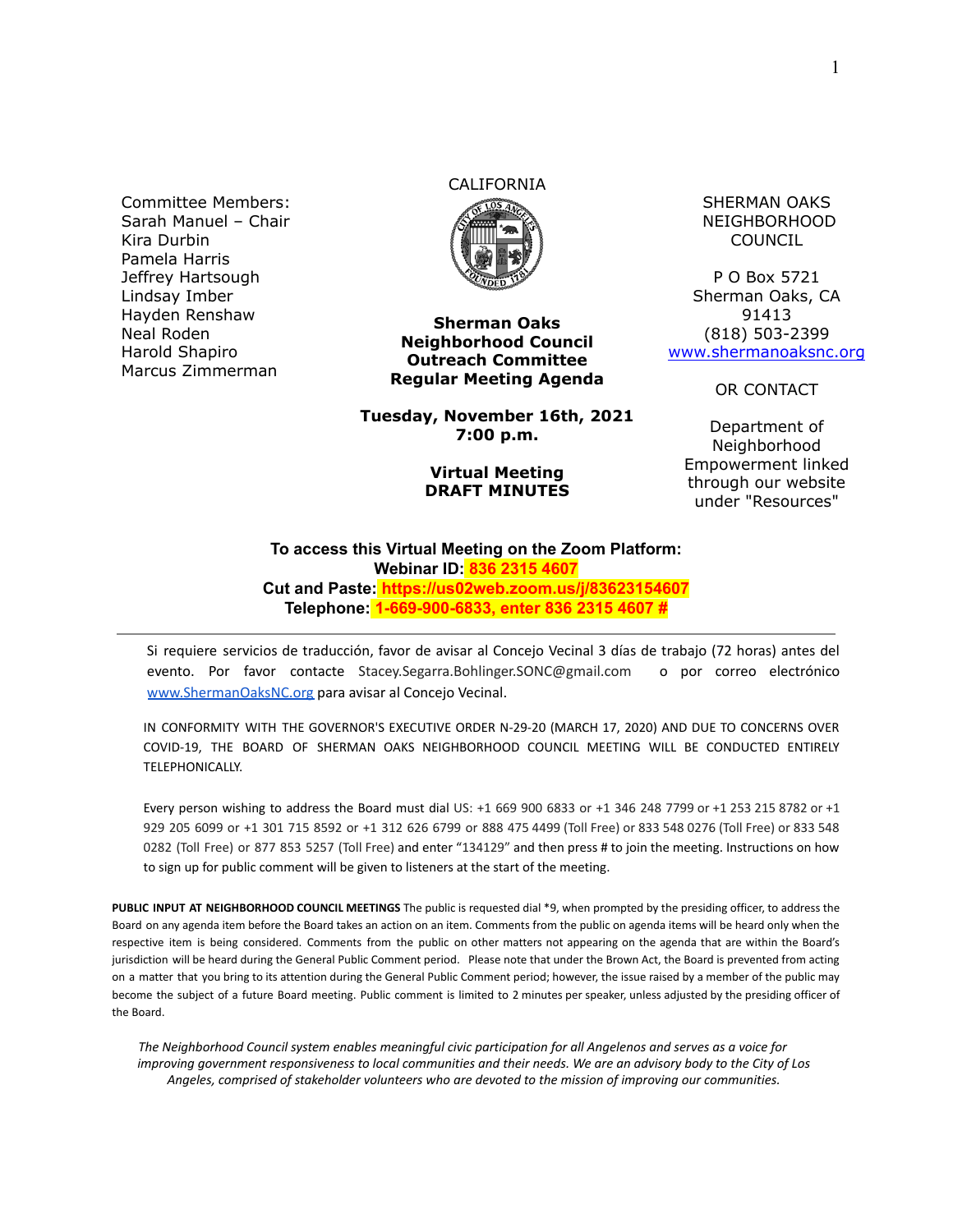### **AGENDA**

- **1. Call to Order and Welcome** Chair, Sarah Manuel*, meeting commenced at 7:03pm by Chair, Sarah Manuel.*
- **2. Roll Call and Introductions** Chair, Sarah Manuel, *Roll call was conducted by Chair, Sarah Manuel. Present: Kira Durbin, Pamela Harris, Jeffrey Hartsough, Hayden Ranshaw, Neal Roden, Harold Shapiro, Sarah Manuel. Absent: Lindsay Imber, Marcus Zimmerman. We had a quorum of 7.*
- **3. Administrative Motions: ACTION ITEM. ROLL CALL VOTE REQUIRED.**
	- A. Approval of Prior Meeting Minutes
		- i. October 19th, 2021 DRAFT Regular Meeting Minutes -- **ACTION ITEM. ROLL CALL VOTE REQUIRED.**

*A motion was presented and approved by Pamela Harris and Seconded by Neal Roden in approval for the regular Outreach Meetings Minutes on October 19th, 2021. Roll Call Vote was conducted by Chair, Sarah Manuel. Approvals: Kira Durbin, Pamela Harris, Jeffrey Hartsough, Hayden Ranshaw, Neal Roden, Harold Shapiro, Sarah Manuel. Disapprovals: 0. Absent: 2, Lindsay Imber, Marcus Zimmerman. Abstentions: Jeffrey Hartsough. The motion passed with 7 approvals.*

- B. Outreach Committee Roster
	- ii. Removal of former Outreach Member, Marcus Zimmerman

### **ACTION ITEM. ROLL CALL VOTE REQUIRED.**

*A motion was presented and approved by Neal Roden and Seconded by Pamela Harris in approval for the Removal of Former Outreach Committee Member from the Outreach Roster. Roll Call Vote was conducted by Chair, Sarah Manuel. Approvals: Kira Durbin, Pamela Harris, Jeffrey Hartsough, Hayden Ranshaw, Neal Roden, Harold Shapiro, Sarah Manuel. Disapprovals: 0. Absent: 2, Lindsay Imber, Marcus Zimmerman. Abstentions: Jeffrey Hartsough. The motion passed with 7 approvals.*

**4. Chair's Report: 3 minutes,** Sarah Manuel

*A report was given by Chair, Sarah Manuel.*

**5. Project Updates & Discussion (20 minutes)** *Please see supporting documentation.*

*1 - minute Public Comment for each sub-agendized item.*

- A. Working Group Kira Durbin, Pamela Harris
- B. Website & Stakeholder interest form Harold Shapiro, Lindsay Imber
- C. Newsletter, The Ziff Flyer & Social Media Platform Metrics Sarah Manuel
- D. Branding Kit Sarah Manuel, *Agenda Item 5D, deferred to next meeting in January 2022.*
- E. Community Clean Up Neal Roden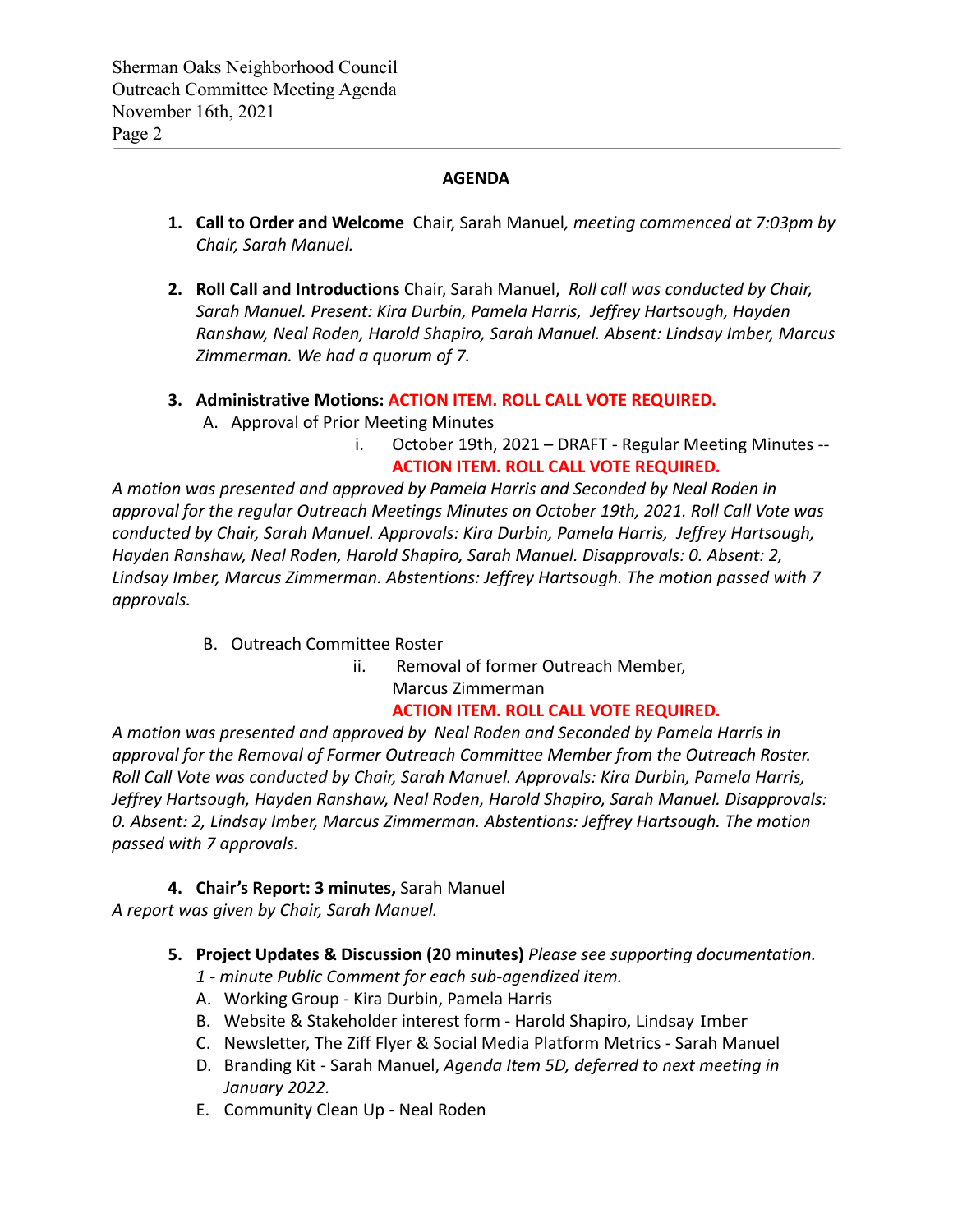- F. Movies in the Park/ Virtual Movie Experience Jeffrey Hartsough, Sarah Manuel
- G. Holiday Drive Pamela Harris, Hayden Renshaw

*A discussion was held and no public comments were shared with each sub-agendized item.*

**6. Public Official Comment: 2 minutes each** *Comments by public officials No Public Officials commented.*

**7. Public Comment**: **2 minutes each** *Comments by the public on non-agenda items within the SONC Outreach Committee's jurisdiction. No members of the public commented.*

## **8. Outreach End of Year Review Discussion**

*Agenda Item 8 was deferred to January Regular Outreach Mtg in 2022.*

# **9. Business Cards (Assign project lead to research costs and design options).**

*Agenda Item 9 was deferred to January Regular Outreach Mtg in 2022 as per request of SONC Executive Officer, President Hartsough.*

- **10. New Business** Introduction topics for consideration of the Outreach Committee at future meetings: (**5 minutes)** *Public Comment for each sub-agendized item.*
	- A. Other items for consideration for next Agenda(s)
	- B. Scavenger Hunt -- Get to know your neighbors and the neighborhood.
	- C. Painting in the Park
	- D. Utility Box Design

*A discussion was held and no public comments were shared with each sub-agendized item.*

**11. Announcements** on items within the SONC Outreach Committee's jurisdiction

**The Valley of Change - 2nd Saturday of the Month Next Outreach Meeting, January 18th, 2022, 7pm Outreach is going dark for the month of December NHIFP is seeking volunteers, Email Barbara @ bjavitz@gmail.com LA Works is always looking for Volunteers**

**12. Adjourn** *meeting was adjourned by Chair, Sarah Manuel at 9:00 pm*

*The draft minutes have been respectfully submitted by Chair, Sarah Manuel, 11/17/2021 @ 9:15pm*

*Resubmitted after name-correction by Chair, Sarah Manuel, 1/21/2022 @ 3:20pm*